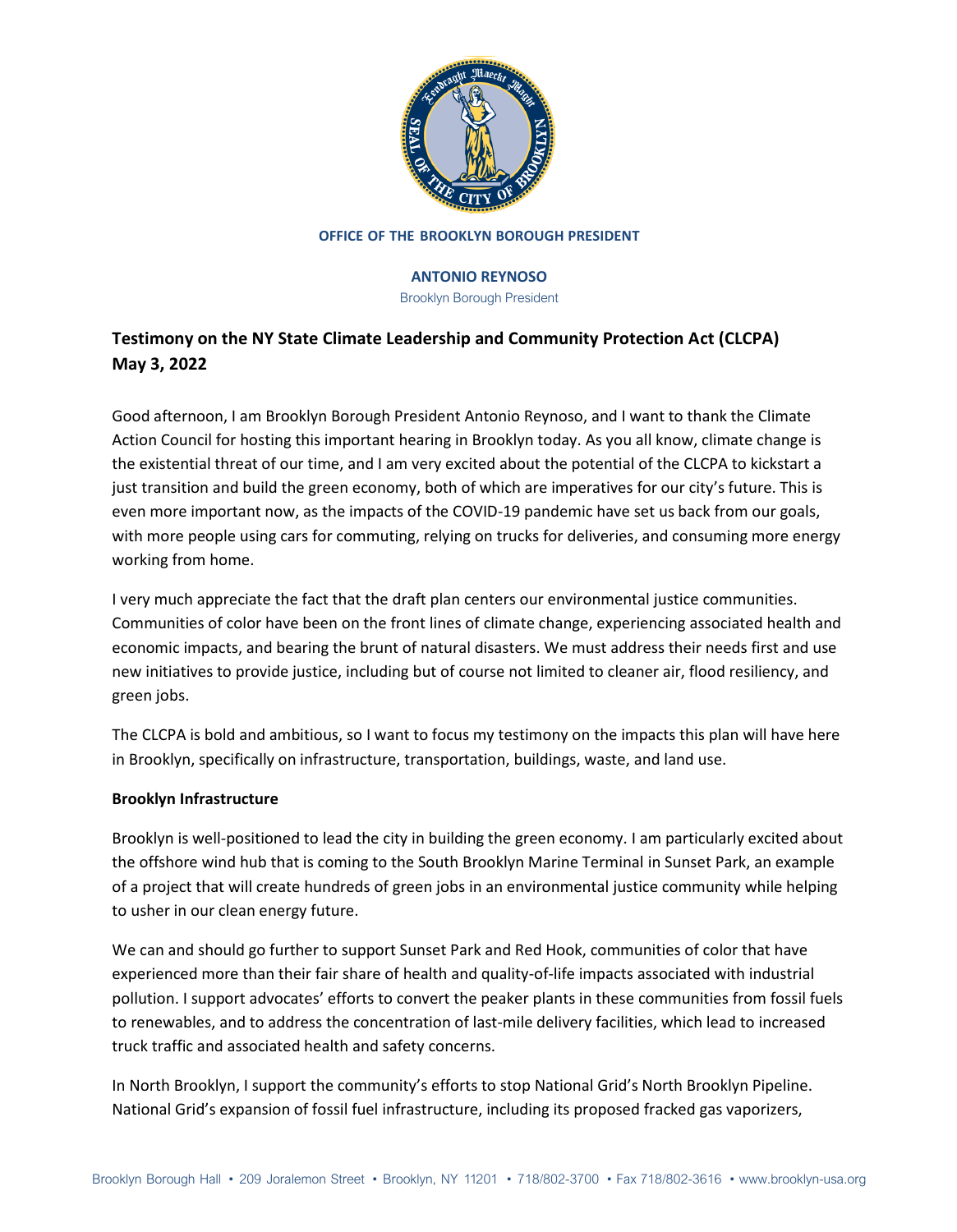

## **ANTONIO REYNOSO**

Brooklyn Borough President

undermines the CLCPA's goals and adds more pollution and greenhouse gas emissions to Brooklyn communities of color. The Public Service Commission should be supporting renewable energy sources, not more fossil fuels.

## **Transportation**

The CLCPA proposes investments in sustainable transportation options, which is critical to address climate change. However, I am concerned that the plan focuses too heavily on electrification of singleoccupancy vehicles, and not enough on getting New Yorkers out of cars and onto public transportation. The most important thing that New York State can do to make New York City more sustainable is to fix the MTA. Especially now that more people are driving due to COVID, we need to implement congestion pricing as soon as possible, and find additional sources of funding to upgrade our trains and buses to make them clean, efficient, reliable, accessible, and affordable. We need more real Select Bus Service, and new and innovative public transit options like the Interborough Express. Additionally, we need to make it safer and more efficient to ride a bicycle and walk in our city. We need more protected bike lanes and expanded micromobility options such as CitiBike. We need to address dangerous intersections across the borough, to provide safe routes to transit and reliable transit options for seniors and people with disabilities, and to ensure our streets are designed for people, not cars.

## **Buildings**

The CLCPA calls for a dramatic increase in the use of heat pumps to make residential buildings more energy efficient. However, scaling up this technology is not without its challenges. My office provides grant-based support for Brooklyn property owners to switch to heat pumps through the Heat/Cool Smart Brooklyn Program. The organizations we support to carry out this work have found that small and midsized multi-family properties often lack access to qualified building professionals and available incentives. Building owners and managers are often unfamiliar with emerging technologies, and many lack the resources to explore new solutions.

Additionally, existing programs and incentives offered by utilities discourage large-scale implementation. The ConEd Clean Heat Program's application, for example, is cumbersome and demands specific system requirements. Many customers feel that even with existing incentives, heat pumps do not provide significant return on investment, especially against New York City's high electricity costs. Multi-family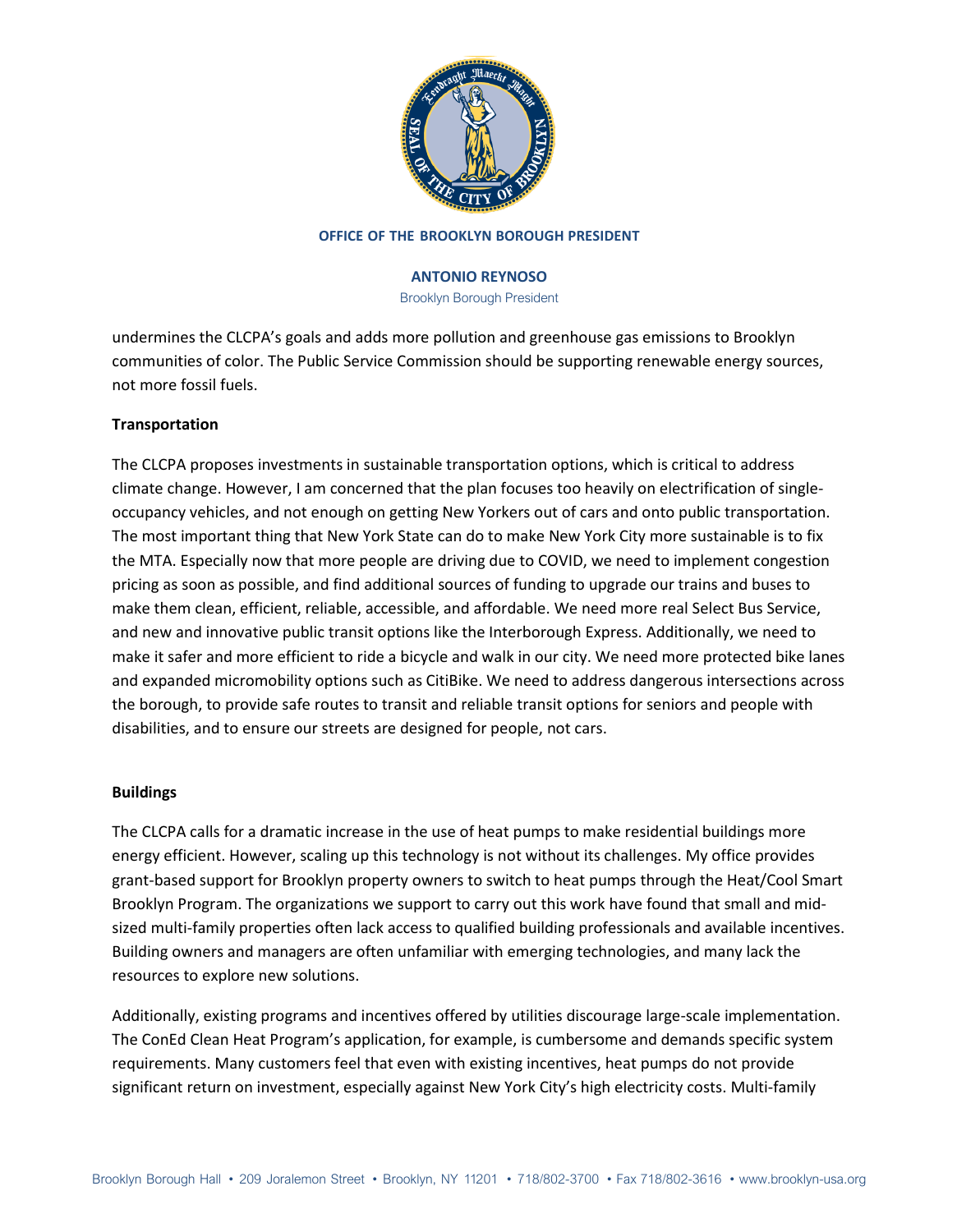

## **ANTONIO REYNOSO**

Brooklyn Borough President

buildings such as co-ops and condos may struggle to achieve buy-in. And the difficulty of finding experienced sales personnel and technicians means that many contractors lack adequate capacity to educate their customers. Most crucially, many building owners are cost-sensitive and make decisions only when systems fail, replacing fossil fuel systems with new fossil fuel systems due to familiarity with existing technology and pressing need for repairs.

Full buy-in of heat pump technology on the scale the CLCPA calls for will require a major investment in outreach and education, as well as more targeted and easy-to-access incentive programs. My office and our partner organizations hope to continue working with NYSERDA on this effort.

## **Waste**

This issue is very personal for me, having been the Chair of the City Council's Sanitation Committee for the two previous terms. The waste sector has a huge impact on climate change and environmental justice, especially in Brooklyn, where we have the largest concentration of waste facilities in the city. New York City is unfortunately very far from the previous administration's goal of sending zero waste to landfills by 2030. The State can support the City in these efforts by providing funding to implement:

- **Universal curbside organics collection:** About one third of New York City's waste stream is organic waste – food, soiled paper, and yard waste. If we are serious about diverting waste from landfill – and we should be, because when this material goes to landfill, it produces harmful greenhouse gases that contribute to climate change – we must have a functioning organics collection program. Last year, a study by the Independent Budget Office found that increasing participation in the curbside program would reduce per-ton collection costs significantly, and that any increase in emissions from additional trucks would be more than offset by diverting the organics from landfill. New York City needs a citywide, mandatory, curbside collection program paired with robust outreach and education to maximize participation.
- **Commercial waste collection zones:** I was proud to champion this local legislation, which will transform the commercial waste industry. Implementing CWZ will dramatically reduce greenhouse gas emissions from the private carting industry and deliver on environmental justice commitments, improve our city's diversion rates for recycling and organics, make our streets safer, and improve conditions for workers in the industry. After passing this bill in 2019, I have been disappointed that DSNY delayed its implementation for two years. Now it appears to be back on track with final RFP submissions due in July, but the State can assist DSNY by ensuring that the agency is fully funded to implement the program quickly and efficiently.